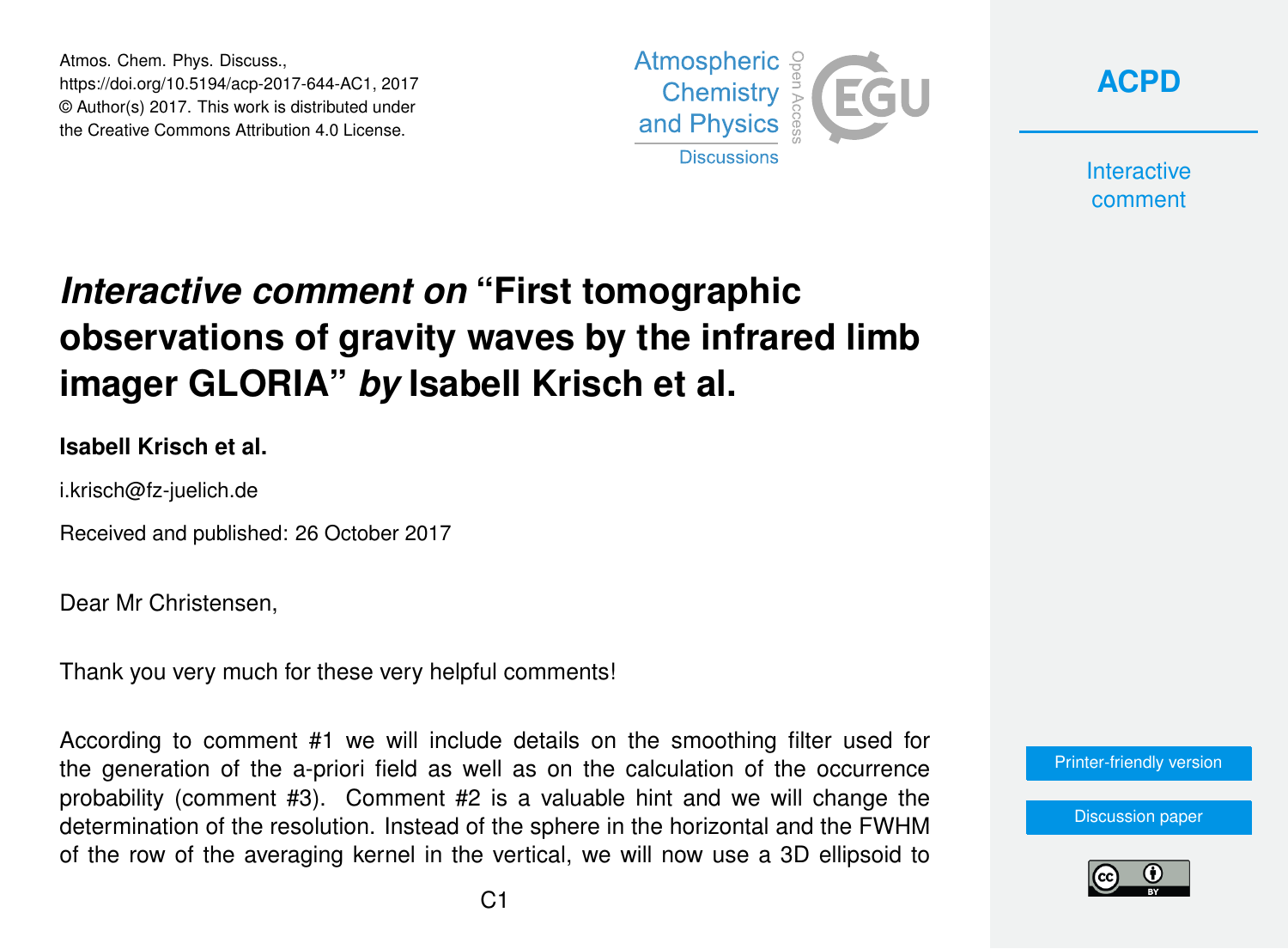estimate the resolutions in horizontal and vertical simultaneously. This new technique will account for the diagonal elements of the AVK matrix. However, applying the new method does not change the resulting resolution values. In the appendix we will clarify the sentence mentioned in comment #4.

A detailed list of all changes regarding these comments can be found below.

Again, thank you very much for helping us to present the theoretical background accurately and for improving the discussion and interpretation of results.

Sincerely, Isabell Krisch

**Reviewer comment:** What smoothing filter was used (type and fwhm) for the a-priori field generation?

**Authors response:** More details will be included in the text.

**Text changes:** This smoothing was done by applying a low-pass Fourier filter with cutoff wavenumber 18 in zonal direction. In height and latitude direction Savitzky-Golay (SG) filter [\(Savitzky and Golay,](#page-3-0) [1964\)](#page-3-0) was applied with 4th order polynomials over 11 and 25 neighbouring points respectively. On the one hand, the so generated a-priori field improves the convergence speed of the iterative minimization, as this temperature structure is close to the true values due to the high quality of the ECMWF model. On the other hand, the smoothening ensures that any GW signature in the retrieval result does not stem from the used a priori data. If the a-priori data exerts any influence, it would dampen the GW structure.

**Reviewer comment:** Are you simply looking at the elements in the row of the AVK

**[ACPD](https://www.atmos-chem-phys-discuss.net/)**

**Interactive** comment

[Printer-friendly version](https://www.atmos-chem-phys-discuss.net/acp-2017-644/acp-2017-644-AC1-print.pdf)

[Discussion paper](https://www.atmos-chem-phys-discuss.net/acp-2017-644)

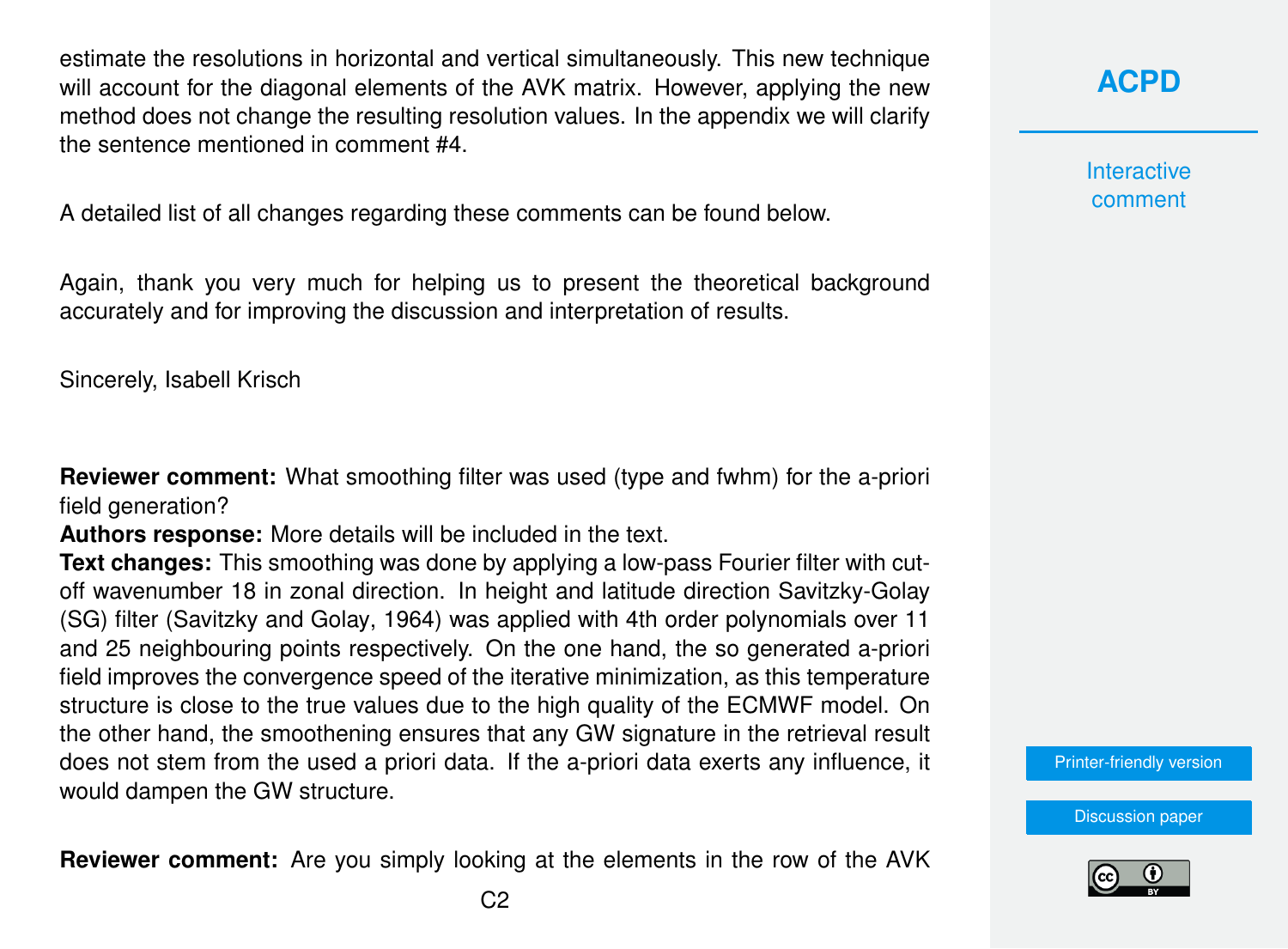matrix corresponding to the grid points directly above the grid-point of the row, or are you collapsing (i.e. performing a summation) the two other dimensions (x,y) before this FWHM is calculated? If the first approach is used, some description of the elements located diagonally above and below the grid-point should be included, as these can (in principle at least) indicate information leakage from higher altitudes that the elements directly above.

**Authors response:** The determination technique for the resolution will be changed to a 3D ellipsoidal fit to include diagonal matrix elements. However, applying the new method, does not change the resulting resolution values.

**Text changes:** The horizontal and vertical resolutions can be defined by the axes of the smallest ellipsoid containing all elements of the averaging kernel larger than half the maximum. Accordingly, in the middle of the performed hexagonal flight path, the vertical resolution is around 200 m, the horizontal resolution around 20 km.

**Reviewer comment:** How are the GW located in the ECMWF data and how are the occurrence frequencies calculated? a bit more details on how this was done would be good to include.

**Authors response:** We will include the details on how the occurrence probabilities are determined in the manuscript.

**Text changes:** To classify this event, a comparison of all GW events in January 2016 has been performed in the 6-hourly operational analyses of ECMWF. First the temperature background was isolated, as described in Sec. 2.1 for the a-priori field, and subtracted from the original field. The remaining temperature residuals were analyzed for GWs using the 3D sinusoidal fit algorithm described above. The GWMFs for all cubes were calculated. The GWMFs from all 124 analyses fields were combined to obtain the probability of GW occurrence (Fig. 6*, former Fig. 5*). Here, all GWMF values were considered independent of the horizontal and vertical wavelengths. Removing wavelengths larger than 2.5 times the cube size in order to filter less significant fits (not shown) induced no major changes in the general shape

**[ACPD](https://www.atmos-chem-phys-discuss.net/)**

**Interactive** comment

[Printer-friendly version](https://www.atmos-chem-phys-discuss.net/acp-2017-644/acp-2017-644-AC1-print.pdf)

[Discussion paper](https://www.atmos-chem-phys-discuss.net/acp-2017-644)